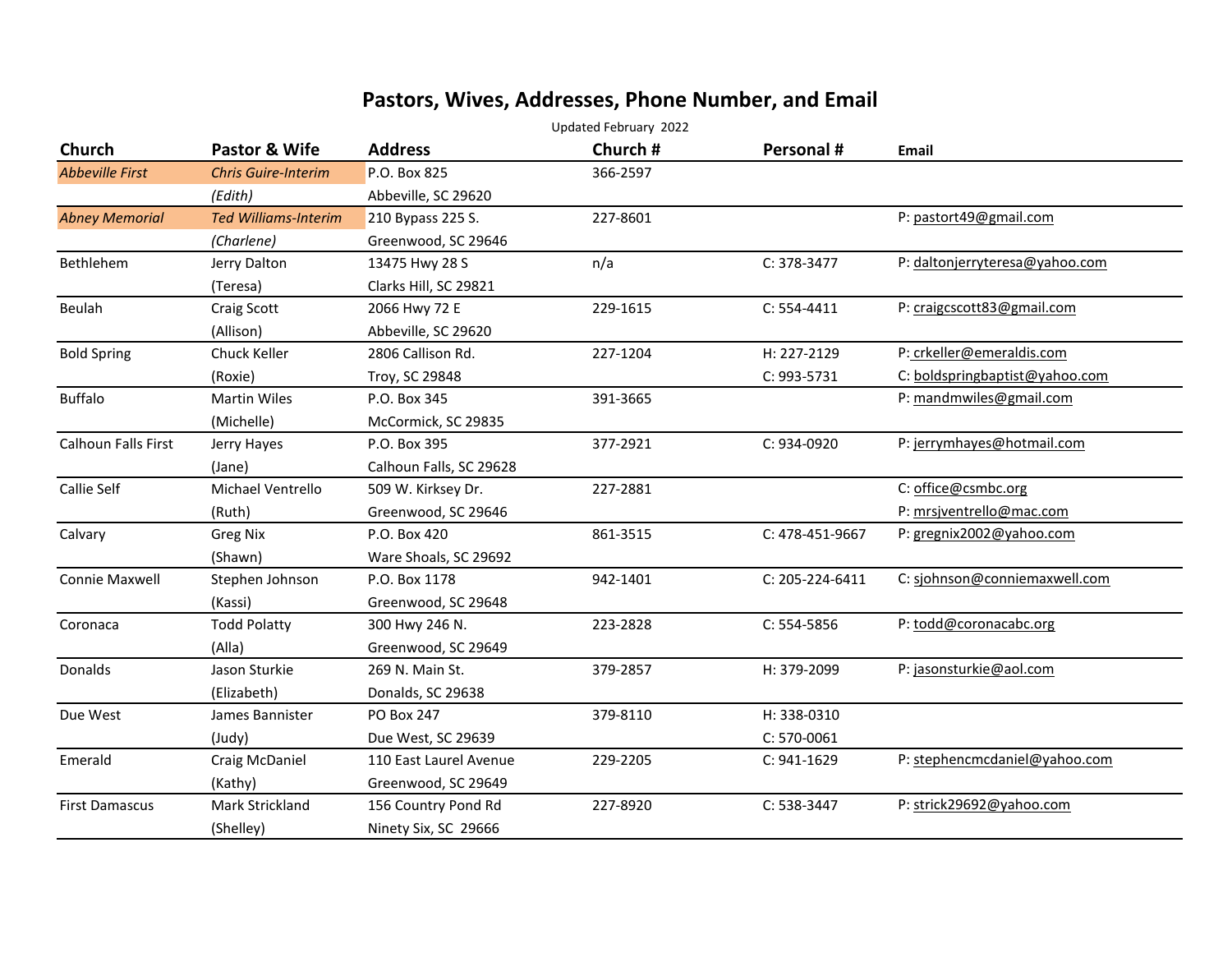| Church                  | Pastor & Wife                | <b>Address</b>       | Church # | Personal #      | Email                            |
|-------------------------|------------------------------|----------------------|----------|-----------------|----------------------------------|
| <b>First Mt. Moriah</b> | <b>Greg Woodbury-Interim</b> | <b>PO Box 1266</b>   | 227-8192 |                 |                                  |
|                         | (Kathy)                      | Greenwood, SC 29648  |          |                 | C: firstmtmoriah@embargmail.com  |
| Friendship              | <b>Tony Temple</b>           | PO Box 176           | 366-4970 | H: 943-1377     |                                  |
|                         | (Shannon)                    | Abbeville, SC 29620  |          |                 |                                  |
| <b>Greenwood Shores</b> | <b>James Graves-Interim</b>  | <b>PO Box 393</b>    | 543-5393 |                 |                                  |
|                         |                              | Ninety Six, SC 29666 |          |                 |                                  |
| Harris                  | <b>Frank Thomas</b>          | 300 Center St.       | 223-8591 | H: 223-4804     | C: office@harrisbaptist.org      |
|                         | (Debbie)                     | Greenwood, SC 29649  |          |                 | P: frankthomas@harrisbaptist.org |
| Horeb                   | Craig McDaniel               | PO Box 51            | n/a      | $C: 941 - 1629$ | P: stephencmcdaniel@yahoo.com    |
|                         | (Kathy)                      | Bradley, SC 29819    |          |                 |                                  |
| Jordan Memorial         | Chris Garrison               | PO Box 1267          | 223-6272 | $C: 941 - 2486$ | C: jordanmemorialbc@gmail.com    |
|                         | (Janet)                      | Greenwood, SC 29648  |          |                 |                                  |
| Lakeview                | Eric Hill                    | PO Box 50361         | 942-0955 | C: 993-1293     | C: lakeviewbaptistsc@yahoo.com   |
|                         | (Renae)                      | Greenwood, SC 29648  |          |                 |                                  |
| Laurel                  | James Rodgers                | 330 Sample Rd.       | 223-7876 | $C: 554-1412$   | P: jamesrodgers827@gmail.com     |
|                         | (Lynn)                       | Greenwood, SC 29649  |          |                 |                                  |
| Lowndesville            | <b>Fred Griggs</b>           | 464 Main St.         | 348-2194 | H: 348-6468     | P: fgriggs@wctel.net             |
|                         | (Jean)                       | Iva, SC 29655        |          |                 |                                  |
| <b>McCormick First</b>  | Chris Gulledge               | PO Box 416           | 852-2640 | C: 762-7249     | P: pastorchrismfbc@wctel.net     |
|                         | (Stacey)                     | McCormick, SC 29835  |          |                 | C: officemfbc@wctel.net          |
| Midway                  | <b>Russ Tollison</b>         | 1218 Hwy 284         | 446-2736 | C: 447-7145     | P: jamesrtollison90@gmail.com    |
|                         | (Mandy)                      | Abbeville, SC 29620  |          |                 |                                  |
| New Hope                | <b>Richard Ashley</b>        | PO Box 236           | 379-8149 | $C: 554-1165$   | P: rbashley@acsdsc.org           |
|                         | (Lindsay)                    | Due West, SC 29639   |          |                 |                                  |
| New Journey             | David McIntyre               | 330 Deadfall Rd.     | 223-0034 | C: 706-949-8451 | C: hpbcgwd@gmail.com             |
|                         | (Kimberly)                   | Greenwood, SC 29649  |          |                 | P: david.mcintyre.nc@gmail.com   |
| New Market              | <b>Stanley Sprouse</b>       | 906 Ninety Six Hwy   | 227-2251 | H: 227-1265     | P: ssprouse@hspower.com          |
|                         | (Barbara)                    | Greenwood, SC 29646  |          |                 | C: newmarketbaptist@gmail.com    |
| Ninety Six First        | Chuck Sprouse                | P.O. Box 85          | 543-2333 | H: 543-3720     | P: csprouse@fbc96.org            |
|                         | (Cindy)                      | Ninety Six, SC 29666 |          |                 |                                  |
| North Side              | Jeff Lethco                  | 409 W. Northside Dr. | 229-6010 | H: 456-3472     | P: jeff@northsidebc.org          |
|                         | (Sandy)                      | Greenwood, SC 29649  |          |                 |                                  |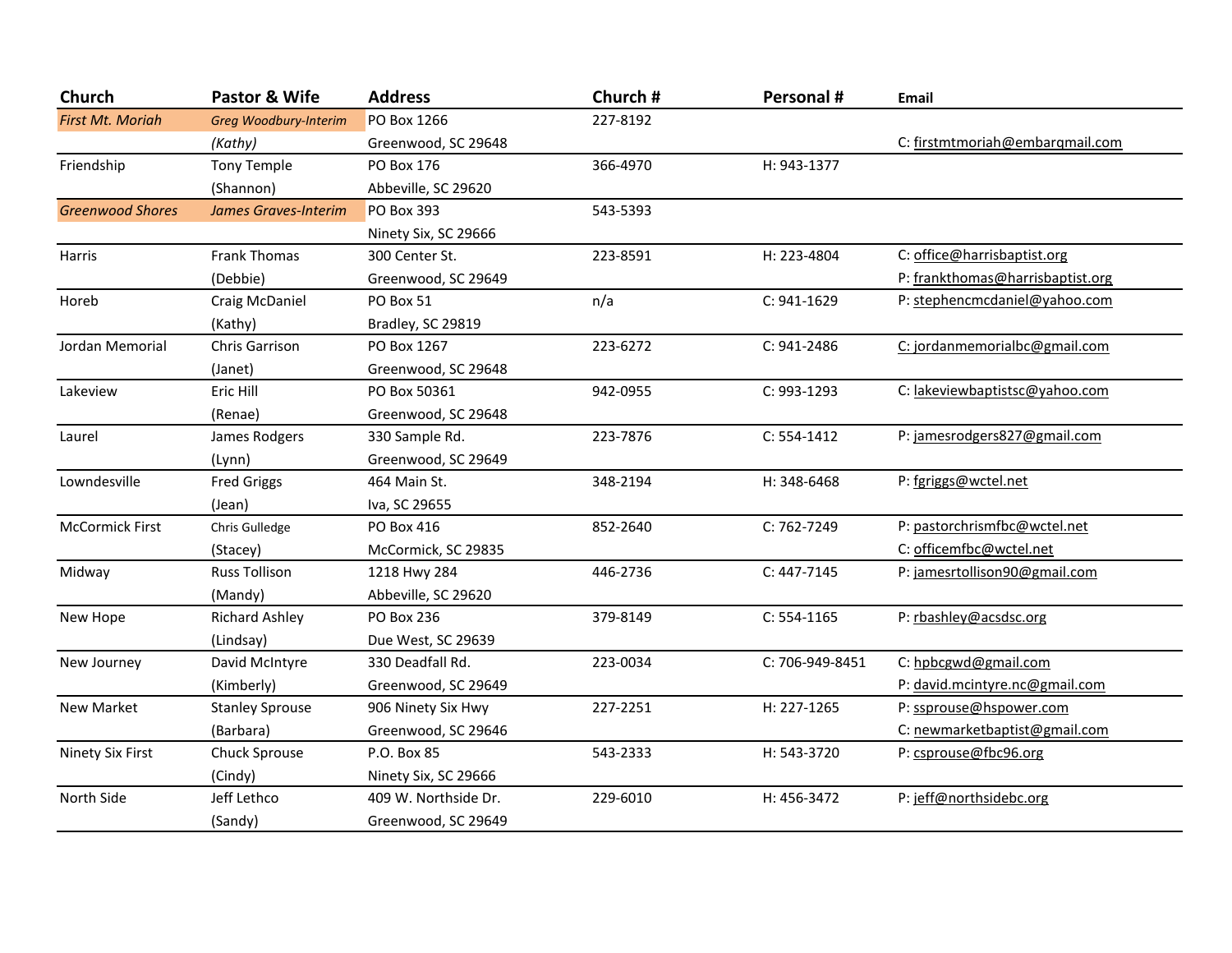| Church                   | Pastor & Wife               | <b>Address</b>          | Church # | Personal #      | <b>Email</b>                   |
|--------------------------|-----------------------------|-------------------------|----------|-----------------|--------------------------------|
| Northside- CF            | <b>Brian Hipp-Interim</b>   | 205 Marion St.          | 418-8392 |                 | C: nbccf@yahoo.com             |
|                          |                             | Calhoun Falls, SC 29628 |          |                 |                                |
| Primera Iglesia          |                             |                         |          |                 |                                |
| Bautista Hispania        | Felix Someillan             | <b>PO Box 585</b>       | n/a      |                 |                                |
| Lakelands                | (Virginia)                  | Greenwood, SC 29648     |          | C: 992-9960     |                                |
| Providence               | <b>Andy Bowers-Interim</b>  | PO Box 6                | 374-7789 |                 |                                |
|                          |                             | Hodges, SC 29653        |          |                 |                                |
| <b>Rice Memorial</b>     | Dale Levan-Interim          | 1975 Hwy 72 W.          | 229-5467 | C: 992-3031     |                                |
|                          | (Wanda)                     | Greenwood, SC 29649     |          |                 | C: joyce@ricembc.org           |
| Siloam                   | Phillip Howle               | P.O. Box 373            | 543-4437 | C: 980-7668     | P: phillip@siloam96.com        |
|                          | (Rebecca)                   | Ninety Six, SC 29666    |          |                 | C: terri@siloam96.com          |
| South Main Street        | <b>Toby Frost</b>           | P.O. Box 1093           | 223-4377 |                 | C: toby.frost@southmain.church |
|                          | (Susan)                     | Greenwood, SC 29648     |          |                 | C: info@southmain.church       |
| South Side               | Zack Little                 | 505 W. Greenwood St.    | 366-4061 | $C: 378-3375$   | C: ssbc2193@wctel.net          |
|                          | (Katelyn)                   | Abbeville, SC 29620     |          |                 | P: zlittle53@gmail.com         |
| Temple                   | Kelvin Hinson               | 95 Saluda St.           | 543-2433 | C: 803-320-2853 | P: kelvinhinson@yahoo.com      |
|                          | Gretta                      | Ninety Six, SC 29666    |          |                 |                                |
| Troy                     | Roger McCoy                 | PO Box 65               | 746-6249 | H: 227-6008     |                                |
|                          | (Frances)                   | Troy, SC 29848          |          |                 |                                |
| <b>Turkey Creek</b>      |                             | 236 Turkey Creek Dr.    | n/a      | C: 377-4958     |                                |
|                          |                             | Ware Shoals, SC 29692   |          |                 |                                |
| <b>Walnut Grove</b>      | <b>Charles Robertson</b>    | 230 W. Morgan Rd.       | 374-3743 | C: 828-0388     | P: chro789@bellsouth.net       |
|                          | (Sharon)                    | Hodges, Sc 29653        |          |                 |                                |
| <b>Ware Shoals First</b> | <b>Floyd Parker-Interim</b> | <b>PO Box 449</b>       | 456-7712 |                 |                                |
|                          |                             | Ware Shoals, SC 29692   |          |                 |                                |
| West Side                | Kyle Richter                | 215 Bypass 225 S.       | 229-3103 | C: 554-3054     | P: kylesrichter@gmail.com      |
|                          | (Hayes)                     | Greenwood, SC 29649     |          |                 |                                |
| Westside                 | James Long                  | 306 Haigler St.         | n/a      | H: 366-2504     |                                |
|                          | (Betty)                     | Abbeville, SC 29620     |          |                 |                                |
| Winona                   | <b>Bruce Cooley</b>         | 1080 Winona Church Rd.  | 379-2796 | H: 366-9327     | P: cooley bruce@yahoo.com      |
|                          | (Vonda)                     | Donalds, SC 29638       |          | C: 391-1184     |                                |
| Woodfields               | Jon Hyatt                   | 1708 Marshall Rd        | 227-6491 |                 | P: jonhyatt94@gmail.com        |
|                          | (Taylor)                    | Greenwood, SC 29646     |          |                 |                                |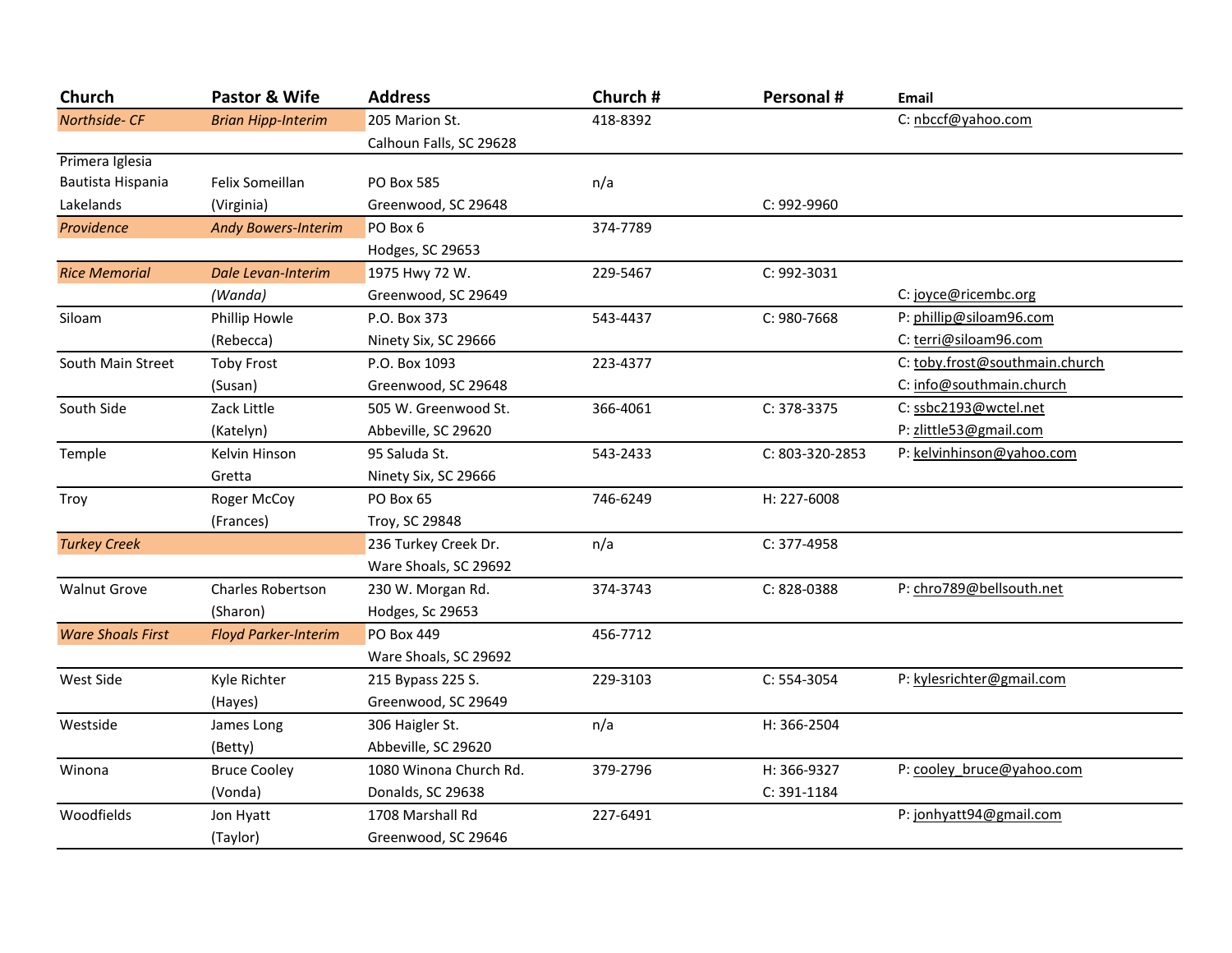## **Full Time Ministerial Staff**

Updated February 2022

| <b>Church</b>        | <b>Minister &amp; Wife</b> | <b>Title</b>                  | <b>Address</b>       | Church/Personal # | Email                          |
|----------------------|----------------------------|-------------------------------|----------------------|-------------------|--------------------------------|
| Coronaca             | Grayson Hill               | Associate Pastor of Youth     | 300 Hwy 246 N.       | C: 223-2828       | grayson@coronacabc.org         |
|                      | (Emily)                    | and Young Adults              | Greenwood, SC 29649  |                   |                                |
| First Mt. Moriah     | Sam McLellan               | Youth Minister                | PO Box 1266          |                   | samdenon@aol.com               |
|                      | (Brittney)                 |                               | Greenwood, SC 29648  | C: 227-8192       |                                |
| Harris               | Rev. David Clegg           | <b>Associate Pastor</b>       | 104 Burnham Court    | P: 223-1129       | davidclegg@harrisbaptist.org   |
|                      | (Missy)                    |                               | Greenwood, SC 29649  | C: 223-8591       |                                |
| Harris               | Jake Jenkins               | <b>Youth Minister</b>         | 300 Center St.       | C: 223-8591       | studentmin@harrisbaptist.org   |
|                      | (Heather)                  |                               | Greenwood, SC 29649  | P: 200-0740       |                                |
| Ninety Six First     | Michael How                | <b>Associate Pastor</b>       | PO Box 85            | P: 992-3019       | michael@fbc96.org              |
|                      | (Joy)                      |                               | Ninety Six, SC 29666 |                   |                                |
| Ninety Six First     | Novie Cleveland            | Youth Minister                | PO Box 85            | $C: 543 - 2333$   | novie@fbc96.org                |
|                      |                            |                               | Ninety Six, SC 29666 |                   |                                |
| North Side (Gwd)     | Jamie Parler               | Pastoral Care                 | 409 W. Northside Dr  | C: 229-6010       | jamie@northsidebc.org          |
|                      | (Jennifer)                 | & Senior Adults Pastor        | Greenwood, SC 29649  |                   |                                |
| North Side (Gwd)     | Scott Hill                 | Discipleship & Mission Pastor | 409 W. Northside Dr  | C: 229-6010       | scotth@northsidebc.org         |
|                      | (Emily)                    |                               | Greenwood, SC 29649  |                   |                                |
| North Side (Gwd)     | <b>Tim Clemons</b>         | <b>Worship Pastor</b>         | 409 W. Northside Dr  | $C: 229-6010$     | tim@northsidebc.org            |
|                      | (Candace)                  |                               | Greenwood, SC 29649  |                   |                                |
| North Side (Gwd)     | <b>Edgar Enriquez</b>      | <b>Hispanic Minister</b>      | 409 W. Northside Dr  | $C: 229-6010$     | edgar@northsidebc.org          |
|                      | (Yaresi)                   |                               | Greenwood, SC 29649  |                   |                                |
| <b>Rice Memorial</b> | Daniel McGaha              | Youth Pastor                  | 1975 Hwy 72 W        | P: 992-1934       | daniel@ricembc.org             |
|                      | (Brittany)                 | <b>Associate Pastor</b>       | Greenwood, SC 29649  | C: 229-5467       |                                |
| Siloam               | <b>Marc Vickers</b>        | <b>Associate Pastor</b>       | Po Box 373           | P: 980-1805       | marcv@siloam96.com             |
|                      | (Christina)                | <b>Minister of Music</b>      | Ninety Six, SC 29666 | $C: 543-4437$     |                                |
| Siloam               | Greg Spearman              | Youth Minister                | PO Box 373           | P:993-0594        | wgspearman@gmail.com           |
|                      | (Anna Kayla)               |                               | Ninety Six, SC 29666 | $C: 543-4437$     |                                |
| South Main           | Andy Roberson              | <b>Executive Pastor</b>       | PO Box 1093          | $C: 223 - 4377$   | andy.roberson@southmain.church |
|                      | (JoAnna)                   | Missions/Discipleship         | Greenwood, SC 29648  |                   |                                |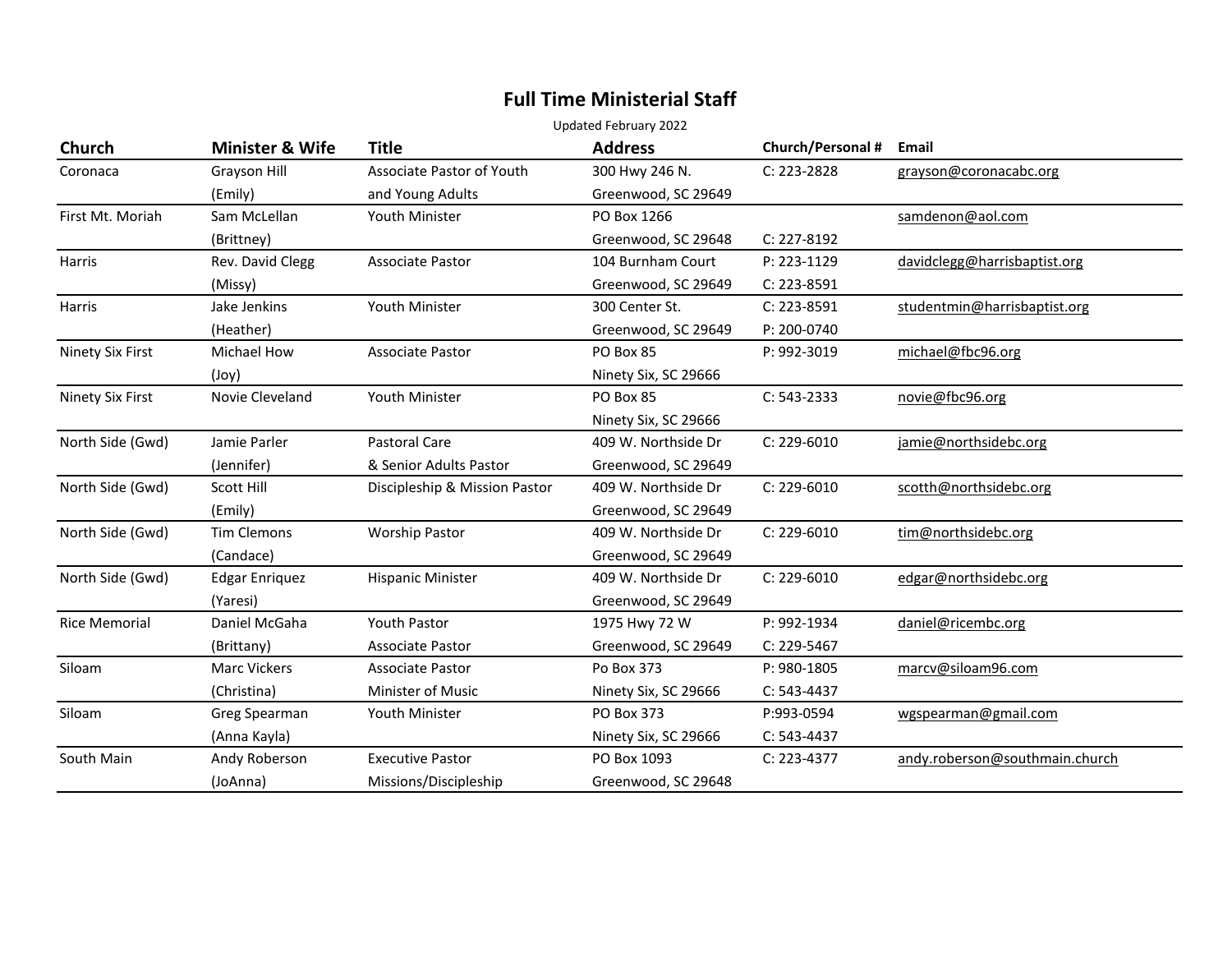| Church            | <b>Minister &amp; Wife</b> | Title                   | <b>Address</b>        | Church/Personal # | Email                             |
|-------------------|----------------------------|-------------------------|-----------------------|-------------------|-----------------------------------|
| South Main        | Christian Dibert           | <b>Student Pastor</b>   | PO Box 1093           | $C: 223 - 4377$   | christian.dibert@southmain.church |
|                   | (Katie)                    |                         | Greenwood, SC 29648   |                   |                                   |
| South Main        | Kevin Garrison             | Minister of Children    | PO Box 1093           | $C: 223 - 4377$   | kevin.garrison@southmain.church   |
|                   | (Luda)                     | Communications          | Greenwood, SC 29648   |                   |                                   |
| Ware Shoals First | Kim Burns                  | Minister of Worship/    | PO Box 449            | $C: 456 - 7712$   | kdgburns@gmail.com                |
|                   |                            | Music                   | Ware Shoals, SC 29692 |                   |                                   |
| West Side (Gwd)   | <b>Chris Timmons</b>       | <b>Family Pastor</b>    | 215 Bypass 225 South  | $C: 229-3103$     | chris@westsidegreenwood.com       |
|                   |                            | Youth Minister          | Greenwood, SC 29646   |                   |                                   |
| Woodfields        | JC Spearman                | <b>Associate Pastor</b> | 1708 Marshall Rd      | $C: 227 - 6491$   | jc@woodfieldsbaptist.org          |
|                   | (Kelsey)                   |                         | Greenwood, SC 29646   |                   |                                   |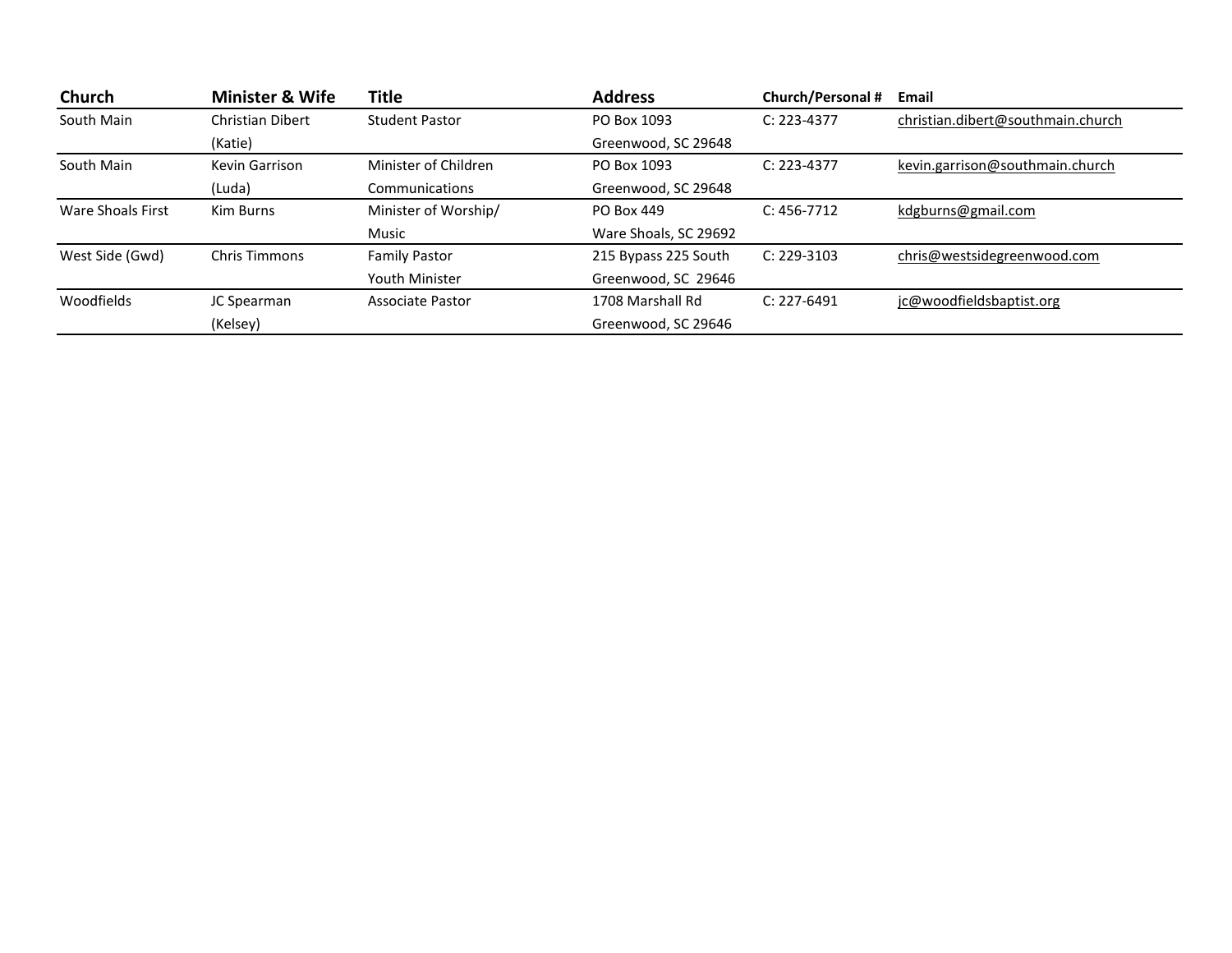## **Church Secretaries**

Updated February 2022

| <b>Church</b>              | <b>Secretary</b>   | <b>Address</b>          | <b>Church Phone #</b> |             | Email                       |
|----------------------------|--------------------|-------------------------|-----------------------|-------------|-----------------------------|
| Abbeville First            | Rita Gamble        | <b>PO Box 825</b>       | 366-2597              |             | abbefirst@wctel.net         |
|                            |                    | Abbeville, SC 29620     |                       |             | info@abbevillefbc.com       |
| <b>Abney Memorial</b>      | <b>Tammy Gordy</b> | 210 ByPass 225 S.       | 227-8601              |             | office@abneymemorial.org    |
|                            |                    | Greenwood, SC 29646     |                       |             |                             |
| Beulah                     | Rebecca Timmerman  | 2066 Hwy 72 E           | 229-1615              |             | beccatimm83@gmail.com       |
|                            |                    | Abbeville, SC 29620     |                       |             |                             |
| <b>Buffalo</b>             | Wendy Willis       | (H) 2043 Greenwood Hwy  | 391-3665              |             | wwillis mcsc@yahoo.com      |
|                            |                    | McCormick, SC 29835     |                       |             |                             |
| <b>Calhoun Falls First</b> | Deborah Smith      | <b>PO Box 395</b>       | 377-2921              |             | dsmith29628@yahoo.com       |
|                            |                    | Calhoun Falls, SC 29628 |                       |             |                             |
| Calvary                    | Laura Horne        | PO Box 420              | 861-3515              |             | calvarybaptistws@gmail.com  |
|                            |                    | Ware Shoals, SC 29692   |                       |             |                             |
| Coronaca                   | Lynn Meakim        | 300 Hwy 246 N.          | 223-2828              |             | lynn@coronacabc.org         |
|                            |                    | Greenwood, SC 29649     |                       |             |                             |
| Emerald                    | Rhonda Martin      | 110 E. Laurel Ave       | 229-2205              |             | ebcgwd@gmail.com            |
|                            |                    | Greenwood, SC 29649     |                       |             |                             |
| <b>First Damascus</b>      | Wanda Capps        | 156 Country Pond Rd     | 227-8920              |             | 1stdamascus@gmail.com       |
|                            |                    | Ninety Six, SC 29666    |                       |             |                             |
| First Mt. Moriah           | Gail Stockman      | PO Box 1266             | 227-8192              |             | firstmtmoriah@gogenesis.com |
|                            | (Secretary)        | Greenwood, SC 29648     |                       |             |                             |
| First Mt. Moriah           | Kim Little         | PO Box 1266             | 227-8192              |             |                             |
|                            | (Financial)        | Greenwood, SC 29648     |                       |             |                             |
| Friendship                 | Natali Lewis       | <b>PO Box 176</b>       | 366-4970              |             |                             |
|                            |                    | Abbeville, SC 29620     |                       |             |                             |
| <b>Greenwood Shores</b>    | Donna Bell         | P.O. Box 393            |                       | H: 543-4688 | dr53bell@embargmail.com     |
|                            | (Treasurer)        | Ninety Six, SC 29666    |                       |             |                             |
| Harris Baptist             | Shannon Parnell    | C) 300 Center St        | 223-8591              |             | secretary@harrisbaptist.org |
|                            |                    | Greenwood, SC 29649     |                       |             |                             |
| Harris Baptist             | Kim Little         | C) 300 Center St        | 223-8591              |             |                             |
|                            | (Financial)        | Greenwood, SC 29649     |                       |             |                             |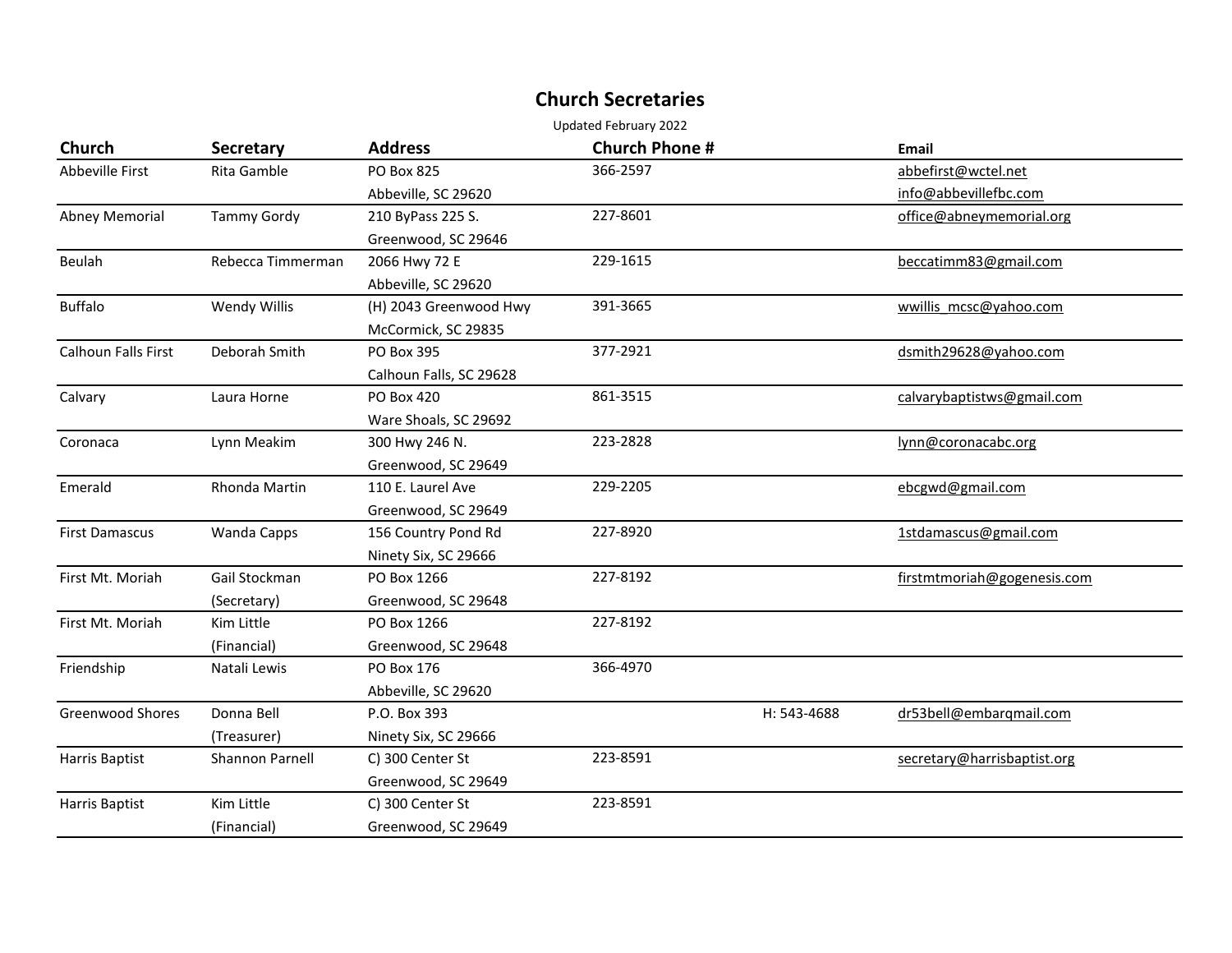| Church                 | <b>Secretary</b>      | <b>Address</b>          | <b>Church Phone #</b> | <b>Email</b>                |
|------------------------|-----------------------|-------------------------|-----------------------|-----------------------------|
| <b>Horeb Baptist</b>   | Debbie Price          | C) PO Box 51            | 746-6033              | debbiebprice528@gmail.com   |
|                        |                       | Bradley, SC 29819       |                       |                             |
| Jordan Memorial        | Gail Carruth          | C) PO Box 1267          | 223-6272              | jordanmemorialbc@gmail.com  |
|                        |                       | Greenwood, SC 29648     |                       |                             |
| Lakeview               | Rebecca Weeks         | C) PO Box 50361         | 942-0955              |                             |
|                        |                       | Greenwood, SC 29648     |                       |                             |
| Lakeview               | Linda Talbert         | C) PO Box 50361         | 942-0955              | lakeviewbaptistsc@yahoo.com |
|                        | (Financial)           | Greenwood, SC 29648     |                       |                             |
| Laurel                 | Gwen Ray              | C) 330 Sample Rd        | 223-7876              | laurelbcsc@gmail.com        |
|                        |                       | Greenwood, SC 29649     |                       |                             |
| Lowndesville           | Stephanie Hallam      | C) 464 Main St          | 991-7250              | fgriggs@wctel.net           |
|                        |                       | Iva, SC 29655           |                       | manakukahi@att.net          |
| <b>McCormick First</b> | Joan Prince           | C) PO Box 416           | 852-2640              | officemfbc@wctel.net        |
|                        |                       | McCormick, SC 29835     |                       |                             |
| New Journey            | Jessica Hatcher       | C) 330 Deadfall Rd.     | 223-0034              | newjourneygwd@gmail.com     |
|                        |                       | Greenwood, SC 29649     |                       | info@newjourneygwd.com      |
| New Market             | Olivia Reynolds       | C) 906 Ninety Six Hwy   | 227-2251              | newmarketbaptist@gmail.com  |
|                        |                       | Greenwood, SC 29646     |                       |                             |
| Ninety Six First       | Linda Womack          | C) PO Box 85            | 543-2333              | linda@fbc96.org             |
|                        |                       | Ninety Six, SC 29666    |                       |                             |
| Northside (CF)         | Deborah Smith         | C) 205 Marion St        | 418-8392              | nbccf@yahoo.com             |
|                        |                       | Calhoun Falls, SC 29628 |                       |                             |
| North Side (Gwd)       | Norma Jean Horne      | C) 409 W Northside Dr   | 229-6010              | normajean@northsidebc.org   |
|                        | (Receptionist)        | Greenwood, SC 29649     |                       |                             |
| North Side (Gwd)       | Heather Kennerly      | C) 409 W Northside Dr   | 229-6010              | heatherk@northsidebc.org    |
|                        | (Financial Secretary) | Greenwood, SC 29649     |                       |                             |
| North Side (Gwd)       | Tonya Allen           | C) 409 W Northside Dr   | 229-6010              | tonya@northsidebc.org       |
|                        |                       | Greenwood, SC 29649     |                       |                             |
| North Side (Gwd)       | Polly Readett         | C) 409 W Northside Dr   | 229-6010              | polly@northsidebc.org       |
|                        |                       | Greenwood, SC 29649     |                       |                             |
| North Side (Gwd)       | Jamie Strutton        | C) 409 W Northside Dr   | 229-6010              | strutton@northsidebc.org    |
|                        |                       | Greenwood, SC 29649     |                       |                             |